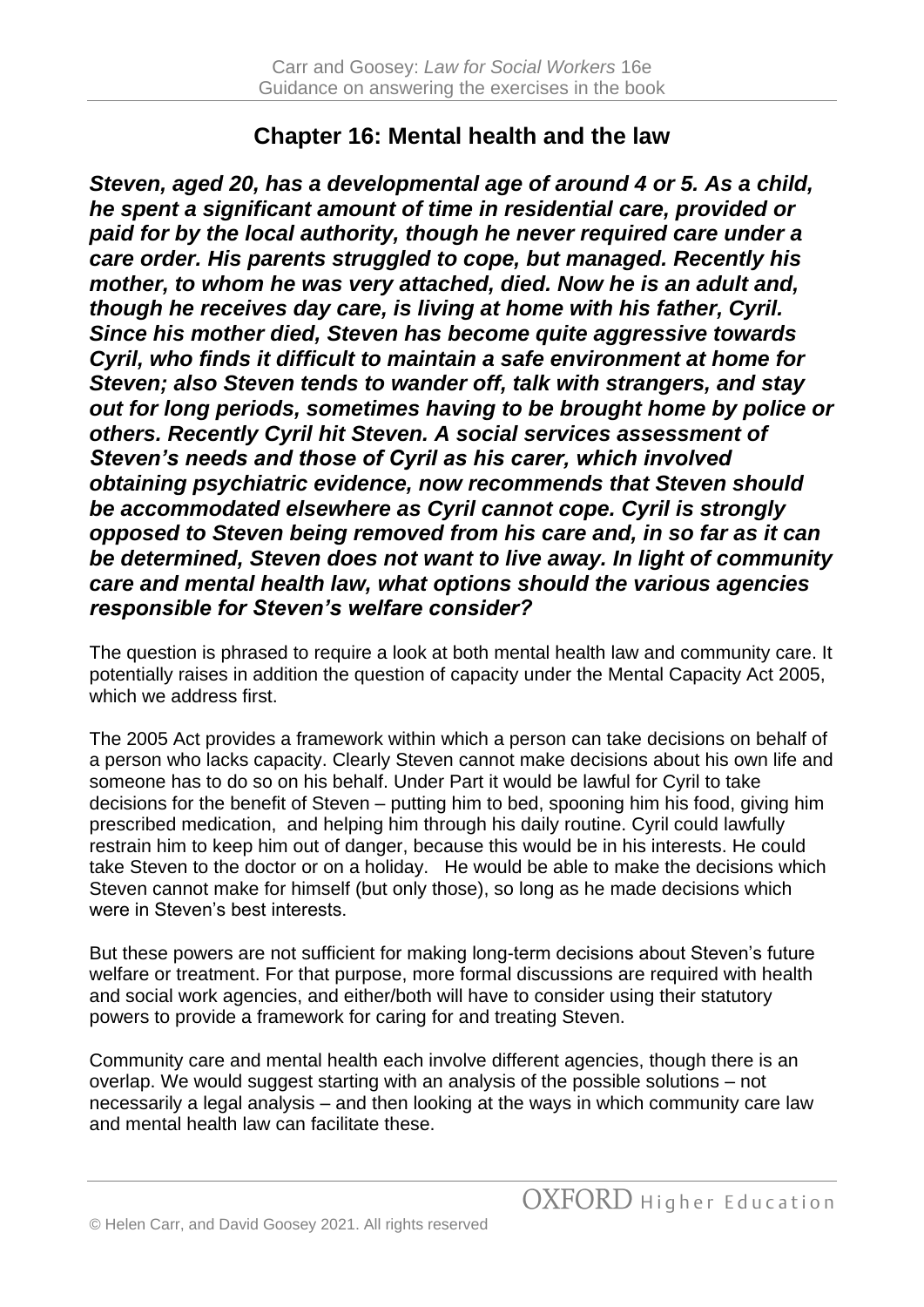Steven clearly has a mental disorder and needs long term looking-after. His age means that any powers which arose under the Children Act to provide services or make decisions about his residence, schooling etc no longer can be used.

There is a conflict of view on the facts given above as to what the arrangements should be. The National Service Framework for Mental Health, the Mental Capacity Act Code of Practice, and the Mental Health Act Code of Practice, all require the professional agencies involved to take careful account of the views of the patient Steven and those of his carer/family. Any assessment of Steven under the community care legislation should also assess his father's needs as his carer. We can assume that this assessment has taken place from the facts provided.

Whose views should prevail? There is no presumption in the legislation about keeping families together, as there would be under Children Act Schedule 2 if Steven were still a child. His father has no automatic decision-making trump card merely by virtue of being a parent, since parental responsibility has ceased to apply.

The professional assessment is that Steven should live away from home, and we have no basis, on the facts given, to suggest that such an assessment is the wrong one, though there is no suggestion that it is in Steven's interest to sever or limit the relationship with his father, so living away is a means of meeting his needs, not a goal in itself. Cyril's views, if they are to be overridden, mean that he will need considerable support in order not to feel marginalized.

The various options are now listed. We start with community care, on the basis that the government's policy guidance (see community care chapters) suggests the starting goal is living at home, then remaining in the community even if not at home, and, as a last measure, hospital accommodation. Steven is clearly entitled to community care services the Care Act since he suffers from a mental disorder (mental impairment); so were it possible to support Steven at home a care plan could be drawn up to provide the necessary support. If residential care is required, the power to provide this in suitable accommodation exists under the Care Act. The difficult question is whether Steven can effectively consent to the move to this accommodation, since we know that he would prefer to stay with his father. It is possible that, if his father agreed that this was the best course, then Steven would also agree, or at least go along with being taken there. Powers to remove him compulsorily exist, though the exercise of such powers may well be damaging to the relationship with Cyril: there is a common law power under the doctrine of necessity for a court to make an order to allow the local authority to determine the living arrangements for a person who lacks capacity him or herself to decide – see *Re F (Adult Patient)* (2000).

A rather draconian possibility is to use Mental Health Act powers of detention. But there is no evidence that Steven needs to be admitted for treatment to hospital, and even less that a hospital assessment is required.

Guardianship under the MHA, however, offers a possible route to resolve this dilemma. If Cyril is unwilling to co-operate, as nearest relative of Steven, an application would need to be made under MHA s.29 to the county court for Cyril to be displaced as the nearest relative, and for the AMHP to take his place. An application could then be made,